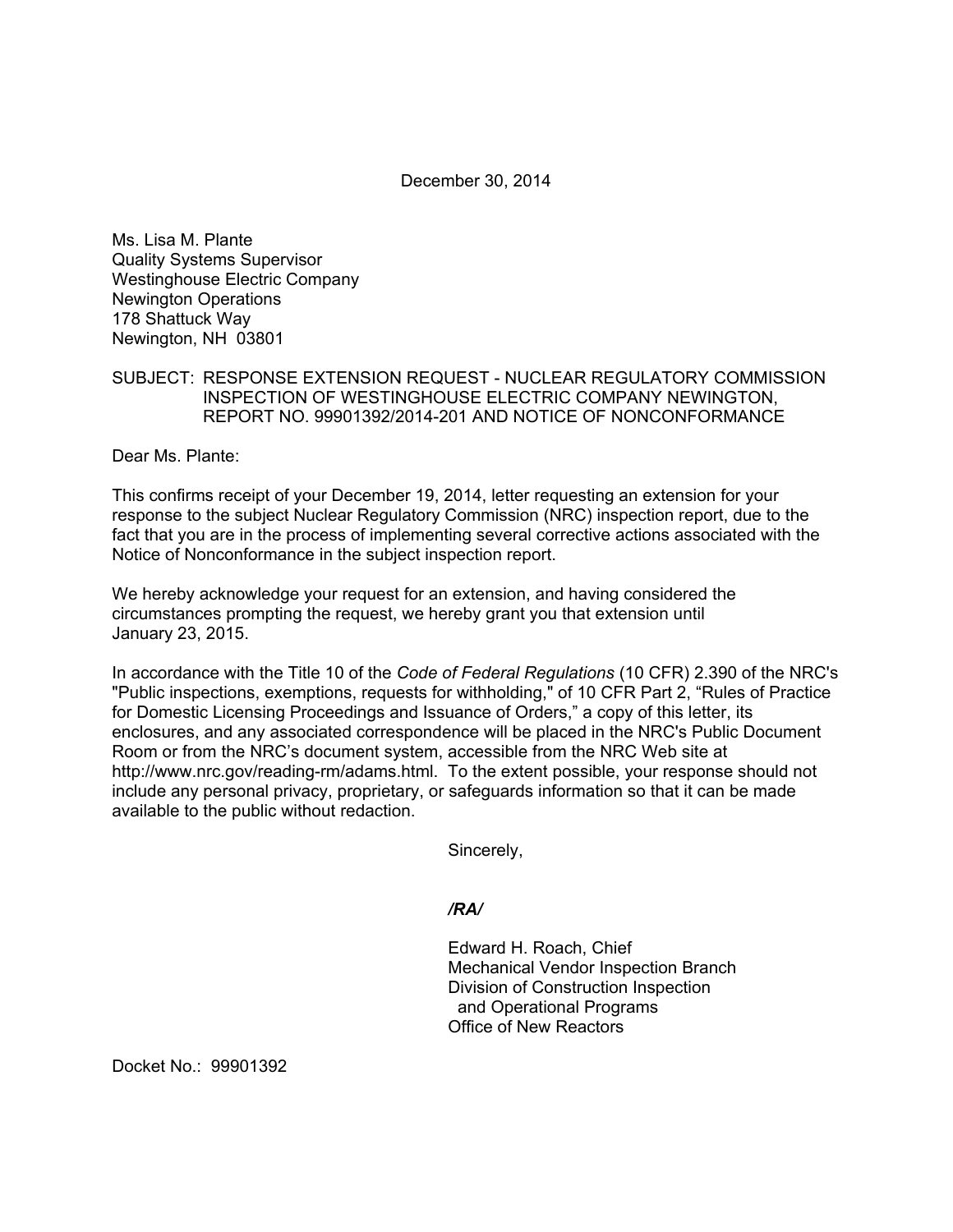Ms. Lisa M. Plante Quality Systems Supervisor Westinghouse Electric Company Newington Operations 178 Shattuck Way Newington, NH 03801

## SUBJECT: RESPONSE EXTENSION REQUEST - NUCLEAR REGULATORY COMMISSION INSPECTION OF WESTINGHOUSE ELECTRIC COMPANY NEWINGTON, REPORT NO. 99901392/2014-201 AND NOTICE OF NONCONFORMANCE

Dear Ms. Plante:

This confirms receipt of your December 19, 2014, letter requesting an extension for your response to the subject Nuclear Regulatory Commission (NRC) inspection report, due to the fact that you are in the process of implementing several corrective actions associated with the Notice of Nonconformance in the subject inspection report.

We hereby acknowledge your request for an extension, and having considered the circumstances prompting the request, we hereby grant you that extension until January 23, 2015.

In accordance with the Title 10 of the *Code of Federal Regulations* (10 CFR) 2.390 of the NRC's "Public inspections, exemptions, requests for withholding," of 10 CFR Part 2, "Rules of Practice for Domestic Licensing Proceedings and Issuance of Orders," a copy of this letter, its enclosures, and any associated correspondence will be placed in the NRC's Public Document Room or from the NRC's document system, accessible from the NRC Web site at http://www.nrc.gov/reading-rm/adams.html. To the extent possible, your response should not include any personal privacy, proprietary, or safeguards information so that it can be made available to the public without redaction.

Sincerely,

#### */RA/*

Edward H. Roach, Chief Mechanical Vendor Inspection Branch Division of Construction Inspection and Operational Programs Office of New Reactors

Docket No.: 99901392

# DISTRIBUTION:

See next page.

|             | <b>ADAMS ACCESSION No.: ML14356A597</b> | NRC-002       |
|-------------|-----------------------------------------|---------------|
| <b>OFC</b>  | NRO/DCIP/MVIB                           | NRO/DCIP/MVIB |
| <b>NAME</b> | BClarke for JOrtega-Luciano             | ERoach        |
| <b>DATE</b> | 12/23/2014                              | 12/30/2014    |

# **OFFICIAL RECORD COPY**